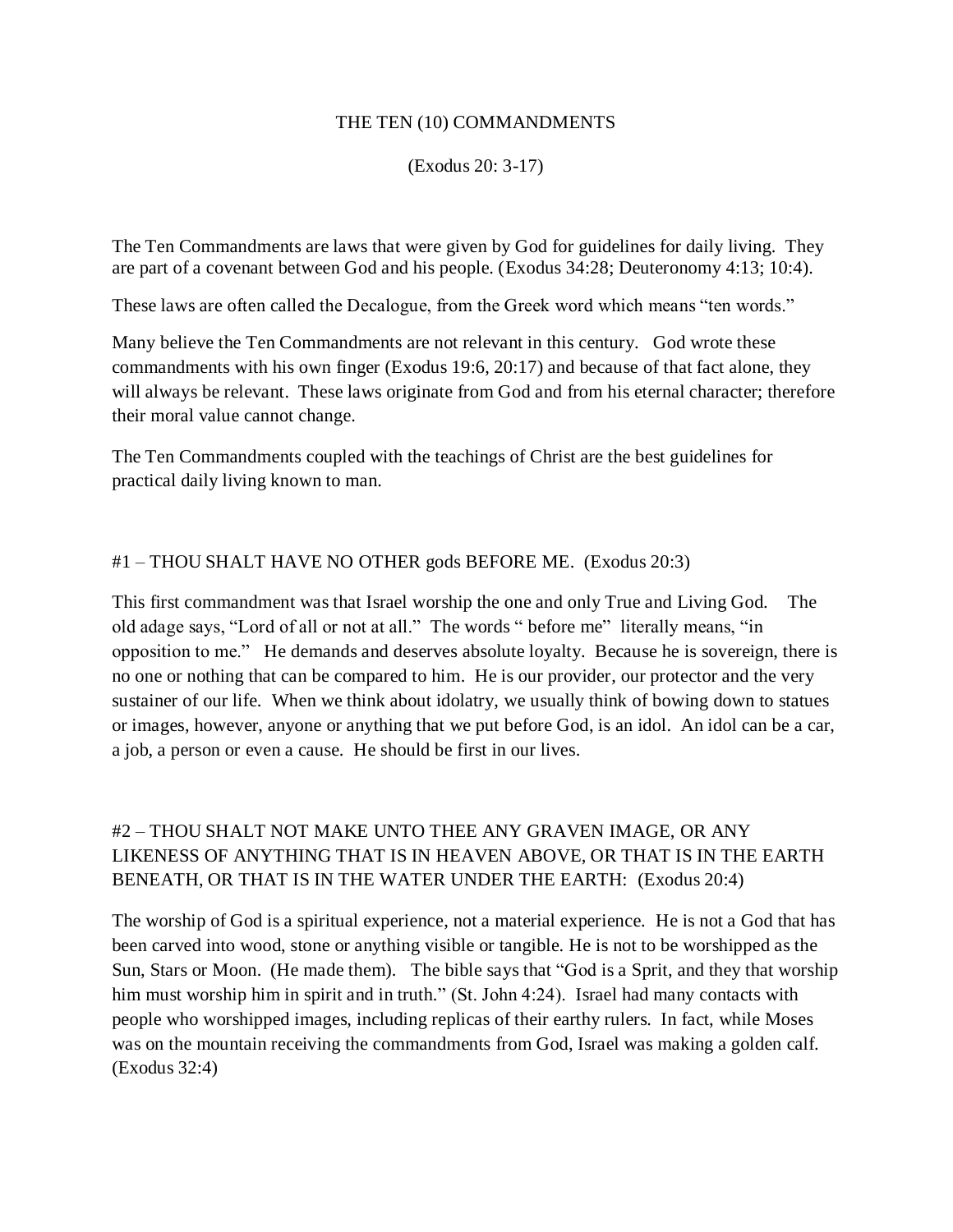God is a jealous God and therefore it brings him divine displeasure when we try to replace him with that which is false. Devotion should be given exclusively to him for he has done for us what no other god can do. He is sovereign and thus he alone is worthy of our praise, worship and allegiance.

# #3 – THOU SHALT NOT TAKE THE NAME OF THE LORD YOUR GOD IN VAIN; FOR THE LORD WILL NOT HOLD HIM GUILTLESS THAT TAKETH HIS NAME IN VAIN. (Exodus 20:7)

The name of the Lord is sacred and should not be used in a casual or even vain, empty manner. To do so is very insulting and degrading. Many people use profanity and the name of the Lord in the same sentence. Although in this  $21<sup>st</sup>$  century, people use the name of the Lord very carelessly and callously, his name is above every name and should be uttered with respect and understanding. The Bible declares that his name is exalted above EVERY name and at his name every knee should bow and every tongue shall confess that he is Lord. (Philippians 2:10)

## #4 – REMEMBER THE SABBATH DAY TO KEEP IT HOLY. (Exodus 20:8)

The word Sabbath means rest. But God did not only intend it as a day to rest from labor, but it was to be a day of worship as well. There should be a special time when we set aside all thoughts of materialistic gain and self-centeredness and focus exclusively on God. God himself set the pattern by ceasing from His labors after creating the world. In Christianity, we recognize that every day is the Sabbath because every day is a day that we should live in holiness and purity, but we do set aside at least one day a week, typically Sunday, where we devote our time and energy to worship and magnify him and honor him with praise, prayer and with his word.

\*It should be noted that regardless of what day people choose as their special day of worship or to have service, it is unto the Lord and is acceptable to him.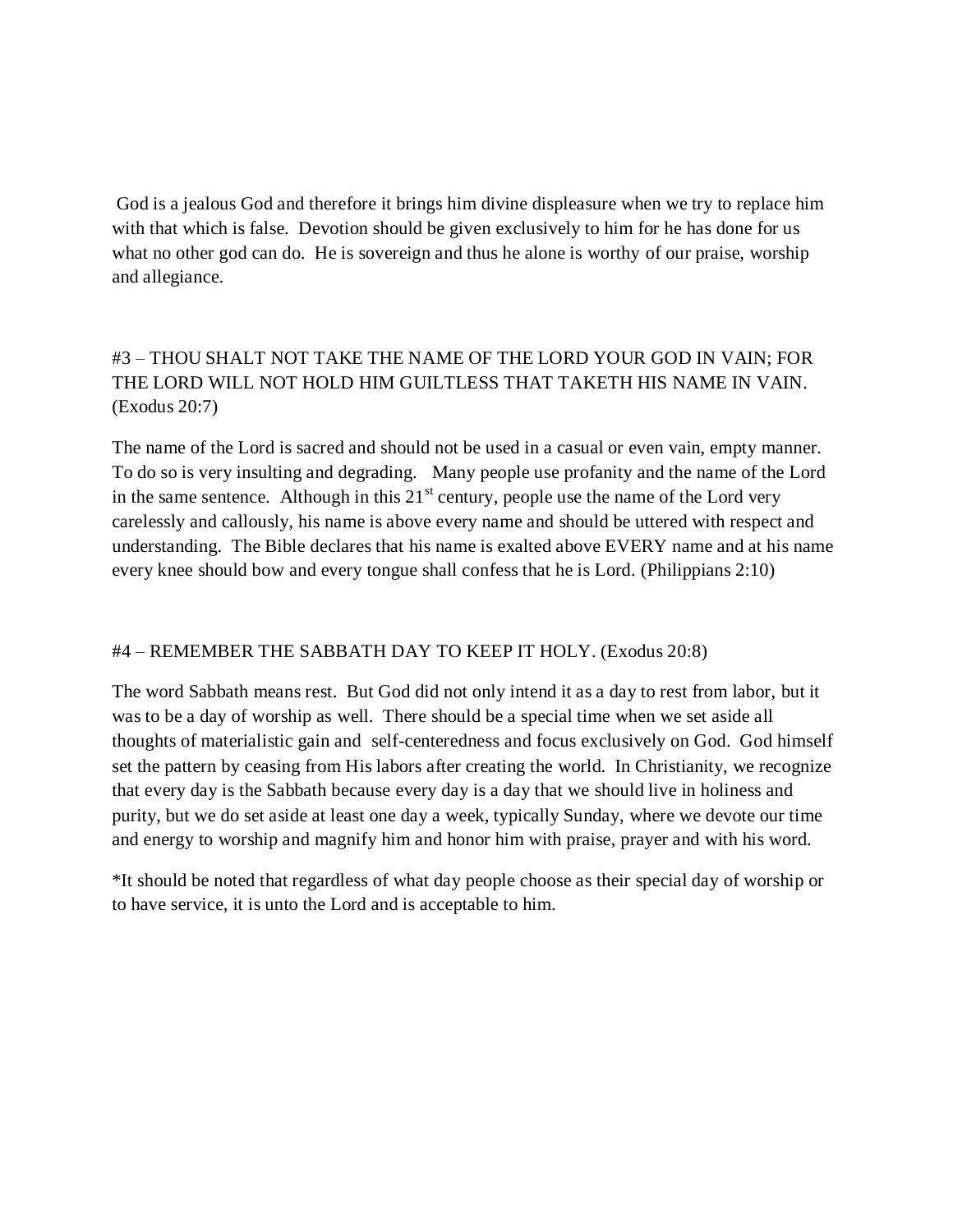### #5 – HONOUR THY FATHER AND MOTHER; THAT THY DAYS MAY BE LONG UPON THE LAND WHICH THE LORD THY GOD GIVETH THEE. (Exodus 20:12)

God established parents as the authority figures in the family unit. Children often get their first impression about God from their parents. Parents who serve God faithfully are able to set great examples for their children. Children who want to please God will love and respect their parents. \*Parents must realize that God has not called them to be their children's friend but to be the authority figures for their children, leading them to an experience with Christ as soon as possible and to teach them reverence for God and his work. Violation of this law was a capital offense in the Old Testament. (Exodus 21:17, Leviticus 20:9, Proverbs 20:20

#### #6 – THOU SHALT NOT KILL (Exodus 20:13)

God created us in his image and likeness. He is the one that breathed life into our being and allowed us to become living souls. Therefore no one has the right to take a life from another.

### #7 – THOU SHALT NOT COMMIT ADULTERY (Exodus 20:14).

God instituted the family before he instituted the church. The moral fabric of our society is decaying as a result of a breakdown in the family. His word clearly states *"Marriage is honorable in all, and the bed undefiled....* "(Hebrews 13:4.) The marital vow is a holy commitment and should not be violated by sexual unfaithfulness under any circumstances. A husband and wife share intimacy in a way that is sacred and exclusive. Therefore to take another's spouse and commit adultery is a sin. Adultery is a horrible sin because it breaks the covenant between a husband and wife. Scripture has proven that when adultery is committed, more often than not, other sins follow. Sometimes adultery is accompanied with lies, deceit, sexually transmitted diseases, pregnancies, and worse. The Bible gives an example of what things could possibly happen when adultery is committed. In the case of King David, all of the above occurred. He committed adultery with Bathsheba. That one act of adultery led to lying, impregnating another man's wife, and ultimately murder. That is why the Bible clearly states, "Let every man have his OWN wife."